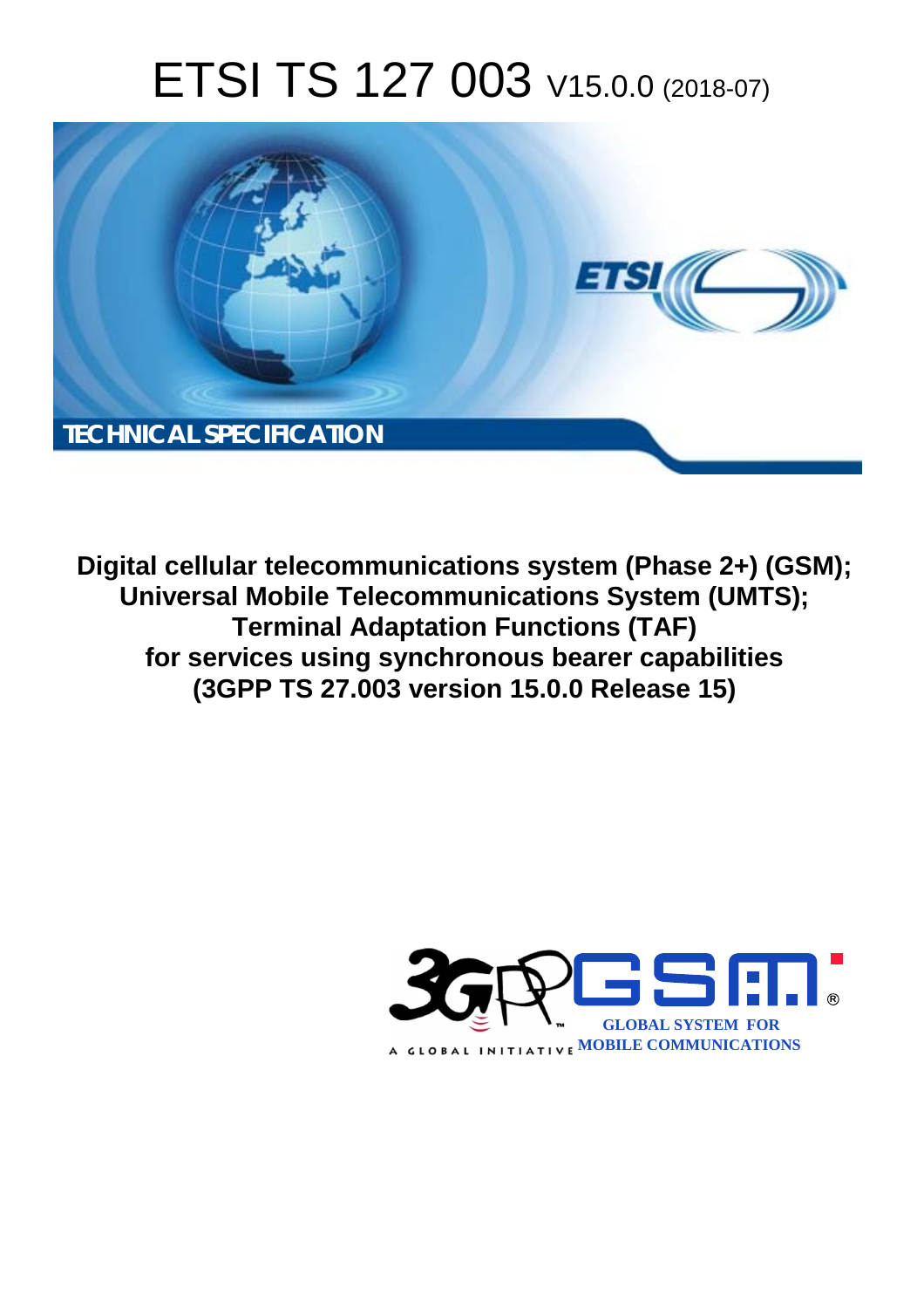Reference RTS/TSGC-0327003vf00

> Keywords GSM,UMTS

#### *ETSI*

#### 650 Route des Lucioles F-06921 Sophia Antipolis Cedex - FRANCE

Tel.: +33 4 92 94 42 00 Fax: +33 4 93 65 47 16

Siret N° 348 623 562 00017 - NAF 742 C Association à but non lucratif enregistrée à la Sous-Préfecture de Grasse (06) N° 7803/88

#### *Important notice*

The present document can be downloaded from: <http://www.etsi.org/standards-search>

The present document may be made available in electronic versions and/or in print. The content of any electronic and/or print versions of the present document shall not be modified without the prior written authorization of ETSI. In case of any existing or perceived difference in contents between such versions and/or in print, the only prevailing document is the print of the Portable Document Format (PDF) version kept on a specific network drive within ETSI Secretariat.

Users of the present document should be aware that the document may be subject to revision or change of status. Information on the current status of this and other ETSI documents is available at <https://portal.etsi.org/TB/ETSIDeliverableStatus.aspx>

If you find errors in the present document, please send your comment to one of the following services: <https://portal.etsi.org/People/CommiteeSupportStaff.aspx>

#### *Copyright Notification*

No part may be reproduced or utilized in any form or by any means, electronic or mechanical, including photocopying and microfilm except as authorized by written permission of ETSI. The content of the PDF version shall not be modified without the written authorization of ETSI. The copyright and the foregoing restriction extend to reproduction in all media.

> © ETSI 2018. All rights reserved.

**DECT**TM, **PLUGTESTS**TM, **UMTS**TM and the ETSI logo are trademarks of ETSI registered for the benefit of its Members. **3GPP**TM and **LTE**TM are trademarks of ETSI registered for the benefit of its Members and of the 3GPP Organizational Partners. **oneM2M** logo is protected for the benefit of its Members.

**GSM**® and the GSM logo are trademarks registered and owned by the GSM Association.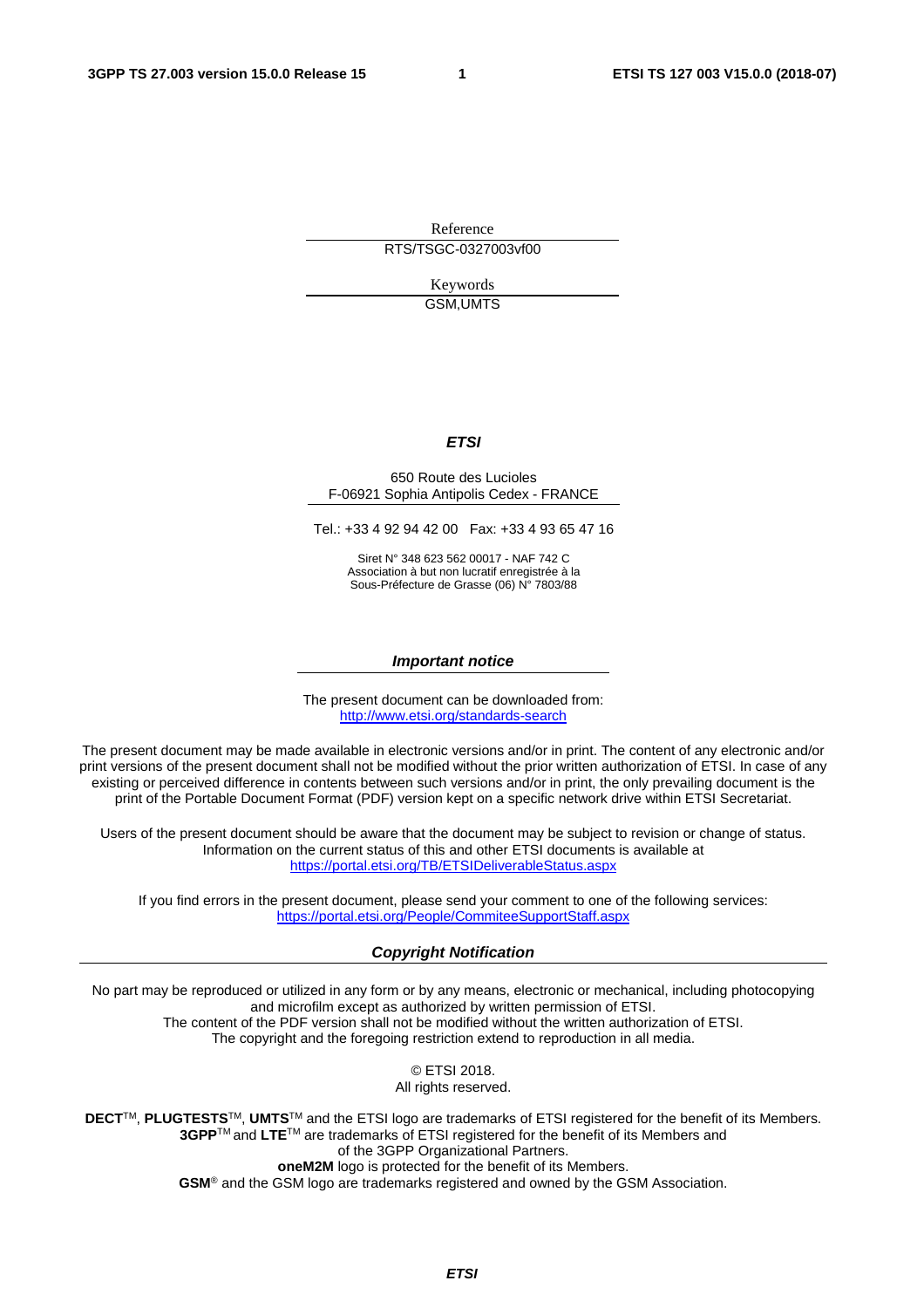### Intellectual Property Rights

#### Essential patents

IPRs essential or potentially essential to normative deliverables may have been declared to ETSI. The information pertaining to these essential IPRs, if any, is publicly available for **ETSI members and non-members**, and can be found in ETSI SR 000 314: *"Intellectual Property Rights (IPRs); Essential, or potentially Essential, IPRs notified to ETSI in respect of ETSI standards"*, which is available from the ETSI Secretariat. Latest updates are available on the ETSI Web server ([https://ipr.etsi.org/\)](https://ipr.etsi.org/).

Pursuant to the ETSI IPR Policy, no investigation, including IPR searches, has been carried out by ETSI. No guarantee can be given as to the existence of other IPRs not referenced in ETSI SR 000 314 (or the updates on the ETSI Web server) which are, or may be, or may become, essential to the present document.

#### **Trademarks**

The present document may include trademarks and/or tradenames which are asserted and/or registered by their owners. ETSI claims no ownership of these except for any which are indicated as being the property of ETSI, and conveys no right to use or reproduce any trademark and/or tradename. Mention of those trademarks in the present document does not constitute an endorsement by ETSI of products, services or organizations associated with those trademarks.

### Foreword

This Technical Specification (TS) has been produced by ETSI 3rd Generation Partnership Project (3GPP).

The present document may refer to technical specifications or reports using their 3GPP identities, UMTS identities or GSM identities. These should be interpreted as being references to the corresponding ETSI deliverables.

The cross reference between GSM, UMTS, 3GPP and ETSI identities can be found under [http://webapp.etsi.org/key/queryform.asp.](http://webapp.etsi.org/key/queryform.asp)

### Modal verbs terminology

In the present document "**shall**", "**shall not**", "**should**", "**should not**", "**may**", "**need not**", "**will**", "**will not**", "**can**" and "**cannot**" are to be interpreted as described in clause 3.2 of the [ETSI Drafting Rules](https://portal.etsi.org/Services/editHelp!/Howtostart/ETSIDraftingRules.aspx) (Verbal forms for the expression of provisions).

"**must**" and "**must not**" are **NOT** allowed in ETSI deliverables except when used in direct citation.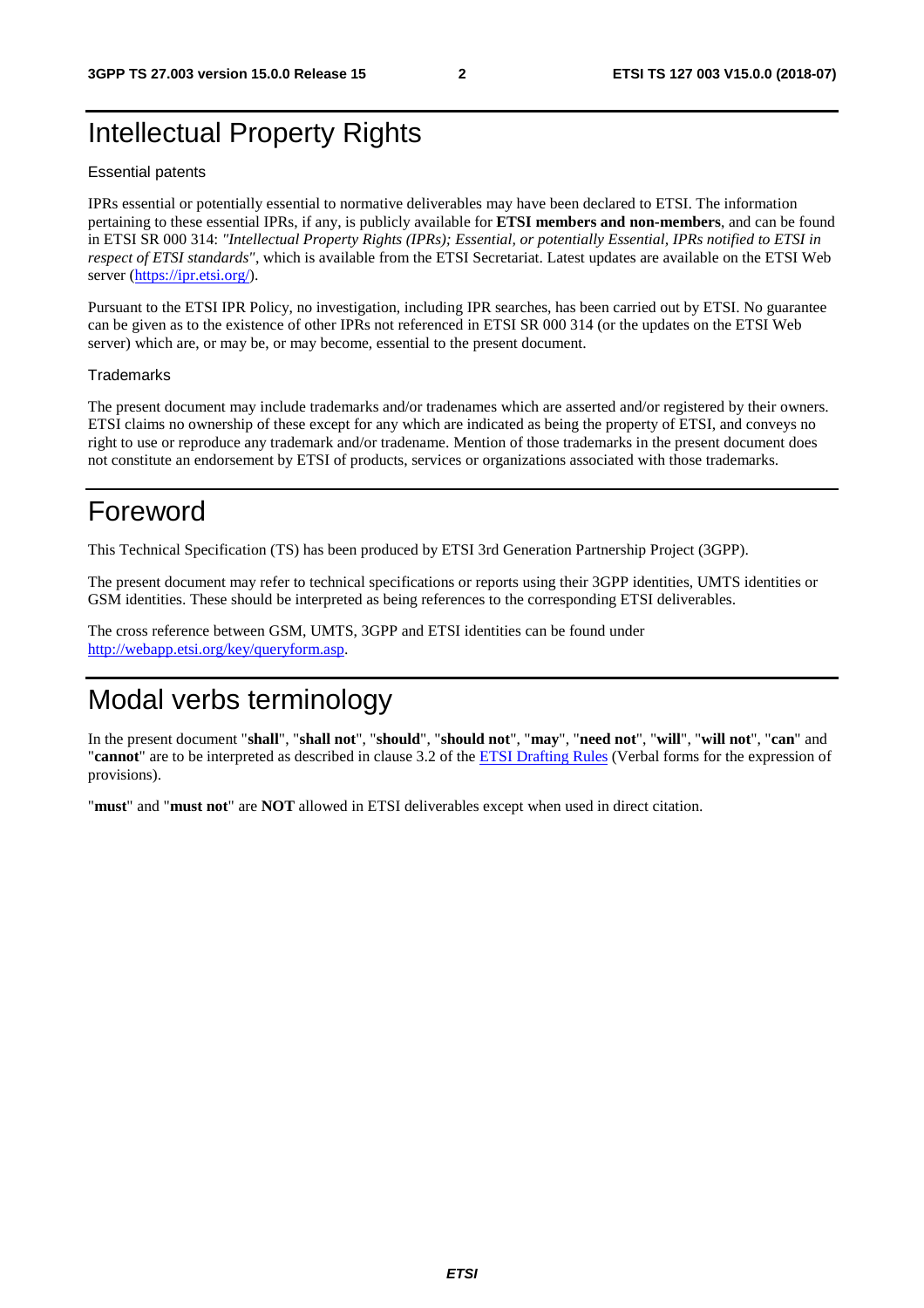### Contents

| 1       |                                                                                             |  |  |  |  |  |  |
|---------|---------------------------------------------------------------------------------------------|--|--|--|--|--|--|
| 2       |                                                                                             |  |  |  |  |  |  |
| 2.1     |                                                                                             |  |  |  |  |  |  |
| 2.2     |                                                                                             |  |  |  |  |  |  |
| 3       |                                                                                             |  |  |  |  |  |  |
| 3.1     |                                                                                             |  |  |  |  |  |  |
| 3.2     |                                                                                             |  |  |  |  |  |  |
| 3.3     |                                                                                             |  |  |  |  |  |  |
| 4       |                                                                                             |  |  |  |  |  |  |
| 4.1     |                                                                                             |  |  |  |  |  |  |
| 4.1.1   |                                                                                             |  |  |  |  |  |  |
| 4.1.2   |                                                                                             |  |  |  |  |  |  |
| 4.1.3   |                                                                                             |  |  |  |  |  |  |
| 4.2     |                                                                                             |  |  |  |  |  |  |
| 4.2.1   |                                                                                             |  |  |  |  |  |  |
| 4.2.1.1 |                                                                                             |  |  |  |  |  |  |
| 4.2.1.2 |                                                                                             |  |  |  |  |  |  |
| 4.2.2   |                                                                                             |  |  |  |  |  |  |
| 4.2.3   |                                                                                             |  |  |  |  |  |  |
| 4.3     |                                                                                             |  |  |  |  |  |  |
| 4.3.1   |                                                                                             |  |  |  |  |  |  |
| 4.3.1.1 | Call establishment manual operation - utilizing Alternate Speech/Data or Speech followed by |  |  |  |  |  |  |
| 4.3.1.2 | Call establishment manual operation - utilizing the Unrestricted Digital Capability 12      |  |  |  |  |  |  |
| 4.3.1.3 |                                                                                             |  |  |  |  |  |  |
| 4.3.2   |                                                                                             |  |  |  |  |  |  |
| 4.3.3   |                                                                                             |  |  |  |  |  |  |
| 4.3.4   |                                                                                             |  |  |  |  |  |  |
| 5       |                                                                                             |  |  |  |  |  |  |
|         |                                                                                             |  |  |  |  |  |  |
| 6       |                                                                                             |  |  |  |  |  |  |
| 6.1     |                                                                                             |  |  |  |  |  |  |
| 6.2     |                                                                                             |  |  |  |  |  |  |
| $\tau$  |                                                                                             |  |  |  |  |  |  |
| 8       |                                                                                             |  |  |  |  |  |  |
|         | <b>Annex A (normative):</b>                                                                 |  |  |  |  |  |  |
|         |                                                                                             |  |  |  |  |  |  |
|         | <b>Annex B</b> (informative):                                                               |  |  |  |  |  |  |
|         |                                                                                             |  |  |  |  |  |  |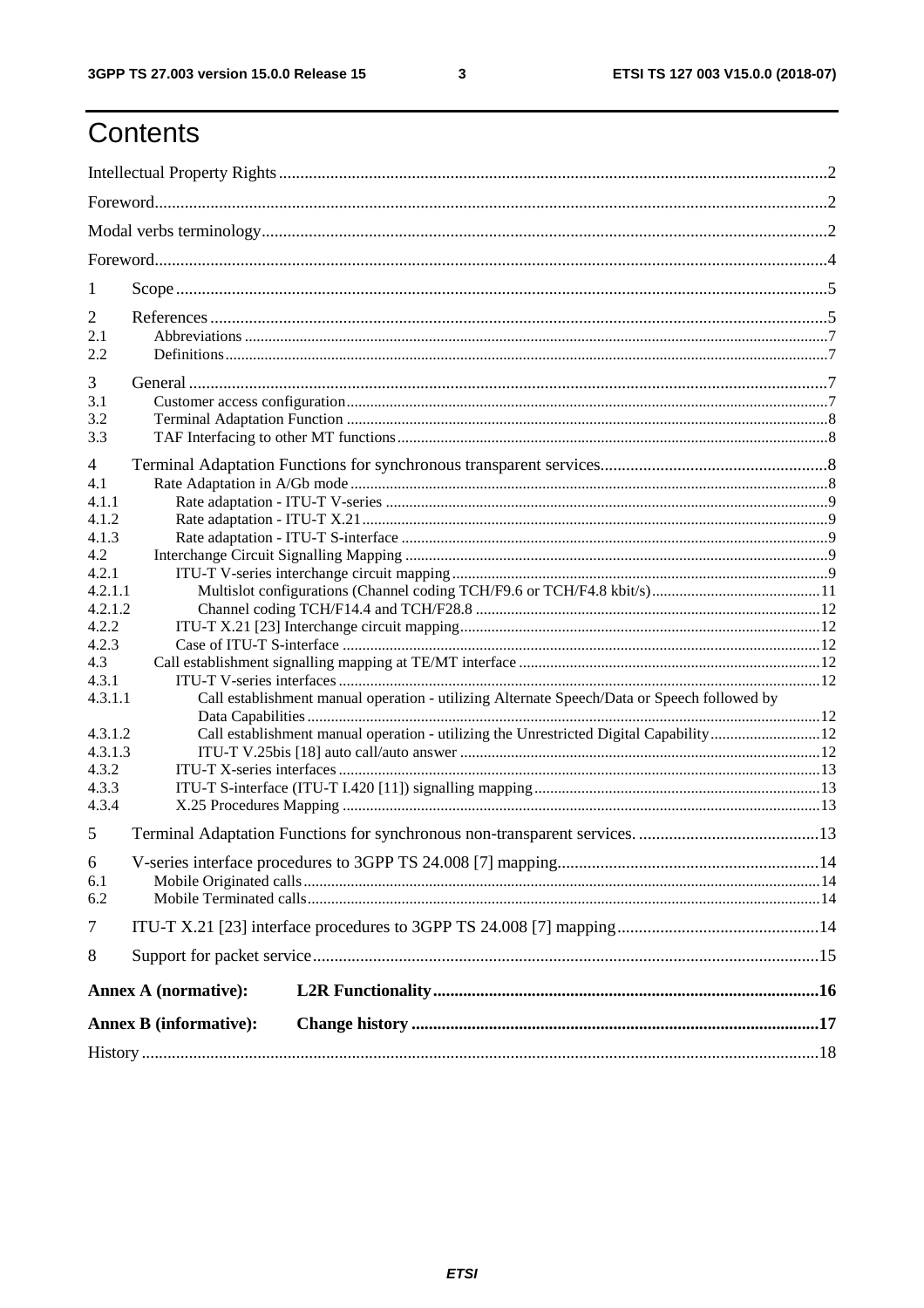### Foreword

This Technical Specification (TS) has been produced by the 3rd Generation Partnership Project (3GPP).

The present document defines the interfaces and Terminal Adaptation Functions (TAF) integral to a Mobile Termination (MT) which enables the attachment of synchronous terminals to a MT within the 3GPP system.

The contents of the present document are subject to continuing work within the TSG and may change following formal TSG approval. Should the TSG modify the contents of the present document, it will be re-released by the TSG with an identifying change of release date and an increase in version number as follows:

Version x.y.z

where:

- x the first digit:
	- 1 presented to TSG for information;
	- 2 presented to TSG for approval;
	- 3 or greater indicates TSG approved document under change control.
- y the second digit is incremented for all changes of substance, i.e. technical enhancements, corrections, updates, etc.
- z the third digit is incremented when editorial only changes have been incorporated in the document.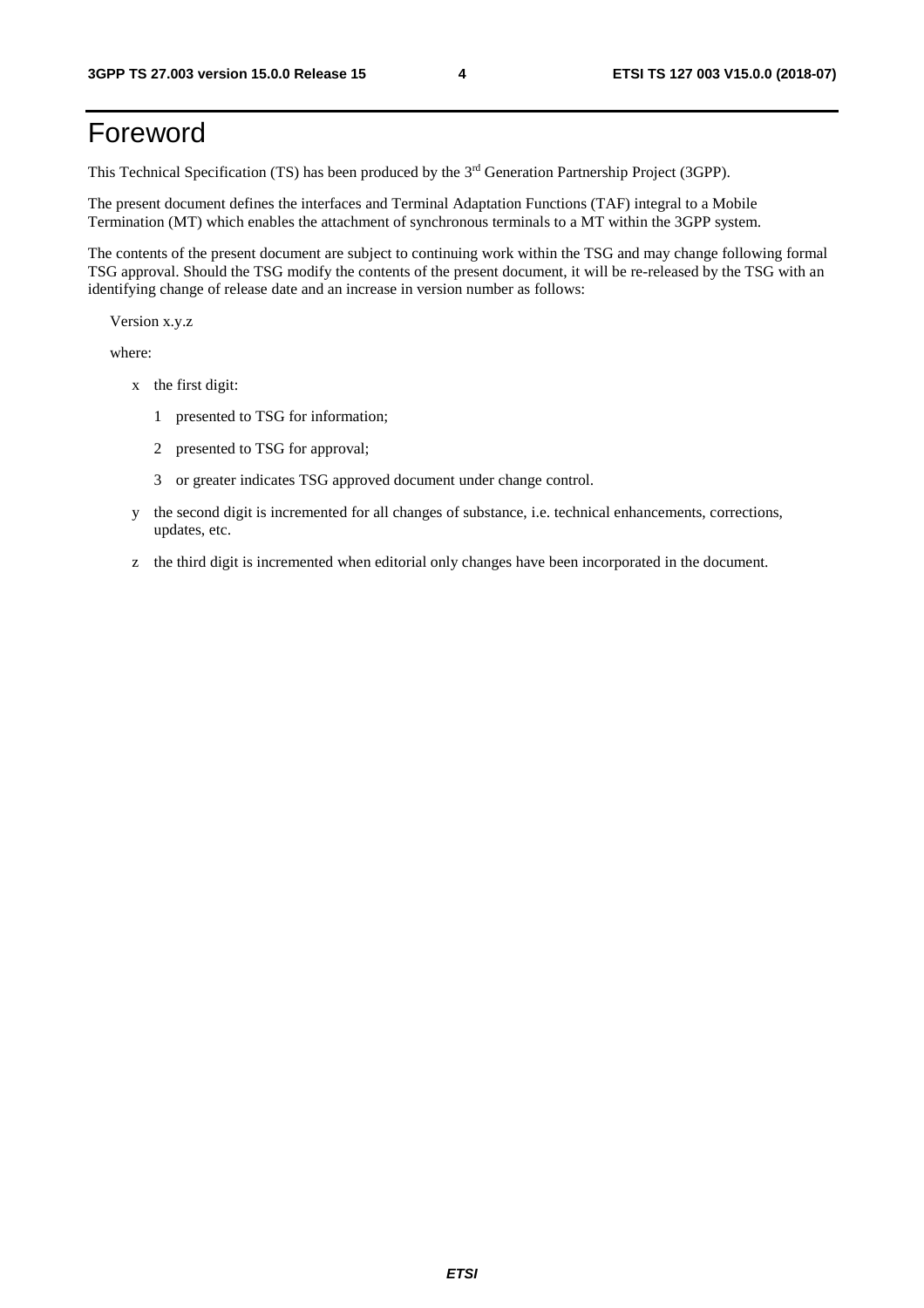### 1 Scope

The present document defines Terminal Adaptation Functions (TAF) which are integrated in a Mobile Termination (MT) and which enable the use of synchronous bearer services in the PLMN and the attachment of Synchronous synchronous Terminals terminals to an MT (see 3GPP TS 24.002 [3]). For the case where asynchronous terminals are attached to the TAF when using synchronous bearer services in the PLMN, the reader is referred to 3GPP TS 27.002 [36] for the asynchronous MT-TAF interface specifics and to the present document for synchronous bearer service specifics on the TAF-IWF interface. The general aspects of Terminal Adaptation Functions are contained in specification 3GPP TS 27.001 [9]. The present document covers support of synchronous data services (see 3GPP TS 22.002 [6]) for the following interfaces and procedures:

- V.22 [15] DTE/DCE Interface;
- V.22 bis [16] DTE/DCE Interface:
- V.26 ter [19] DTE/DCE Interface;
- X.21 bis [24] DTE/DCE Interface;
- X.32 [30] Procedure;
- V.25 bis [18] Procedure;

NOTE: From R99 onwards the support of the following services are no longer required by a PLMN:

- the dual Bearer Services "alternate speech/data" and "speech followed by data";
- the dedicated services for PAD and Packet access;
- BS 21 ... 26 and BS 31 ... 34.

From REL-4 onwards the support of the following service is no longer required by a PLMN:

- the synchronous Bearer Service non-transparent (BS 30 NT).

the Teleservice Facsimile non-transparent (TS 61/62 NT) for A/Gb mode.

The support of these services is still optional. The specification of these services is not within the scope of the present document. For that, the reader is referred to GSM R98 or R99 respectively.

NOTE: Please note that the Gb interface does not play any role in the scope of the present document although the term "A/Gb mode" is used. GERAN Iu mode is for further study.

### 2 References

The following documents contain provisions which, through reference in this text, constitute provisions of the present document.

- References are either specific (identified by date of publication, edition number, version number, etc.) or non-specific.
- For a specific reference, subsequent revisions do not apply.
- For a non-specific reference, the latest version applies. In the case of a reference to a 3GPP document (including a GSM document), a non-specific reference implicitly refers to the latest version of that document *in the same Release as the present document*.
- [1] Void
- [2] 3GPP TS 43.010: "GSM Public Land Mobile Network (PLMN) connection types".
- [3] 3GPP TS 24.002: "GSM UMTS Public Land Mobile Natwork (PLMN) access reference configuration "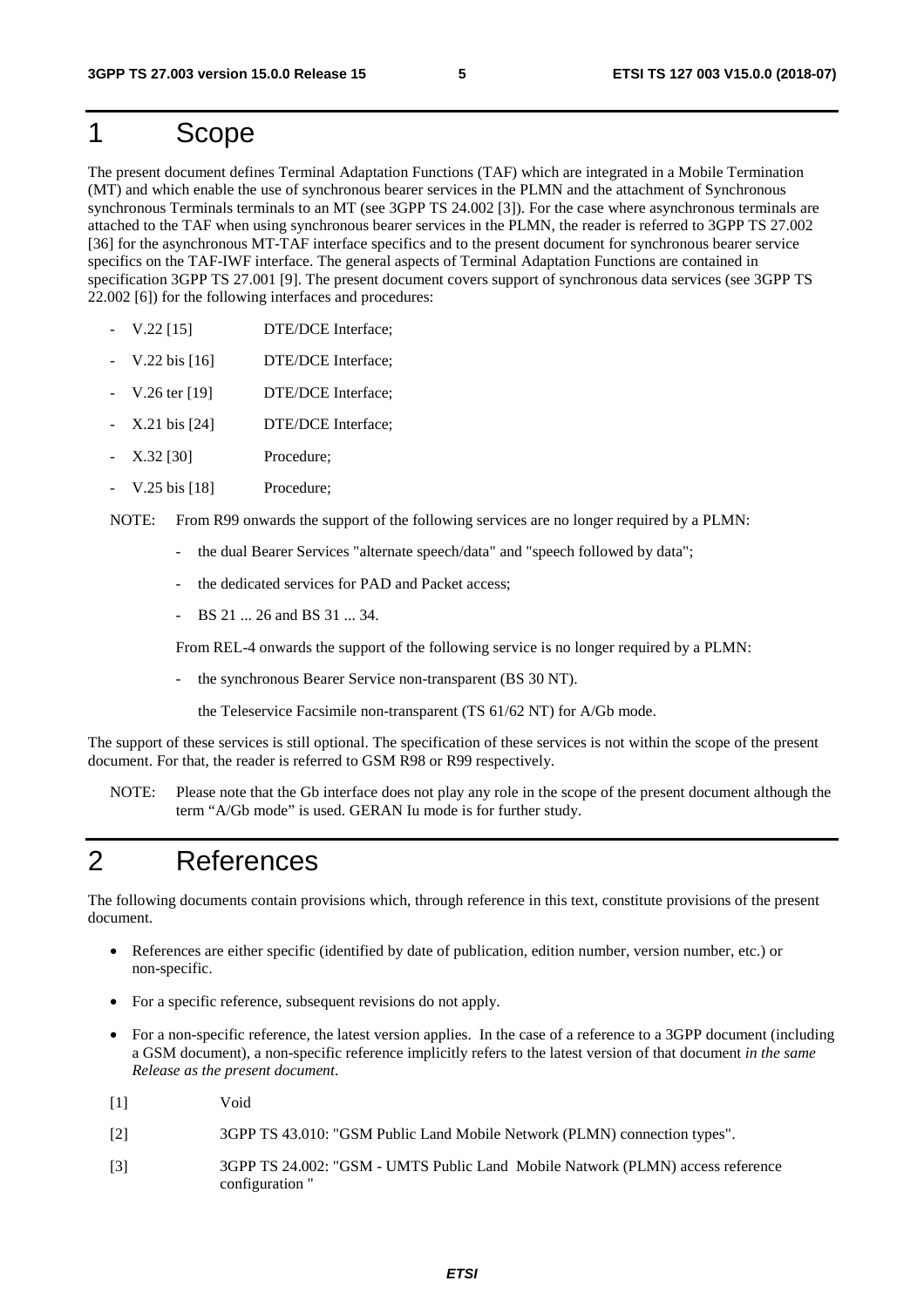[4] 3GPP TS 44.021: "Rate adaption on the Mobile Station - Base Station System (MS - BSS) interface". [5] 3GPP TS 08.20: "Rate adaption on the Base Station System - Mobile-services Switching Centre (BSS - MSC) interface". [6] 3GPP TS 22.002: "Circuit Bearer Services (BS) supported by Public Land Mobile Network (PLMN)". [7] 3GPP TS 24.008: "Mobile Radio Interface Layer 3 specification; Core Network Protocols-Stage 3". [8] Void. [9] 3GPP TS 27.001: "General on Terminal Adaptation Functions (TAF) for Mobile Stations (MS)". [10] 3GPP TR 21.905: "Vocabulary for 3GPP Specifications ". [11] ITU-T Recommendation I.420 (1998): "Basic user-network interface". [12] Void. [13] **Void.** [14] **Void.** [15] ITU-T Recommendation V.22 (1988): "1200 bits per second duplex modem standardized for use in the general switched telephone network and on point-to-point 2-wire leased telephone-type circuits". [16] ITU-T Recommendation V.22 bis (1988): "2400 bits per second duplex modem using the frequency division technique standardized for use on the general switched telephone network and on point-to-point 2-wire leased telephone-type circuits". [17] ITU-T Recommendation V.24 (1996):"List of definitions for interchange circuits between data terminal equipment (DTE) and data circuit-terminating equipment (DCE)". [18] ITU-T Recommendation V.25 bis (1996): "Synchronous and asynchronous automatic dialling procedures on switched networks". [19] ITU-T Recommendation V.26 ter (1988): "2400 bits per second duplex modem using the echo cancellation technique standardized for use on the general switched telephone network and on point-to-point 2-wire leased telephone-type circuits". [20] ITU-T Recommendation V.28 (1993): "Electrical characteristics for unbalanced double-current interchange circuits". [21] **Void.** [22] ITU-T Recommendation V.110 (1996): "Support of data terminal equipments with V-Series interfaces by an integrated services digital network". [23] Void. [24] **Void.** [25] **Void.** [26] Void. [27] Void. [28] Void. [29] **Void.**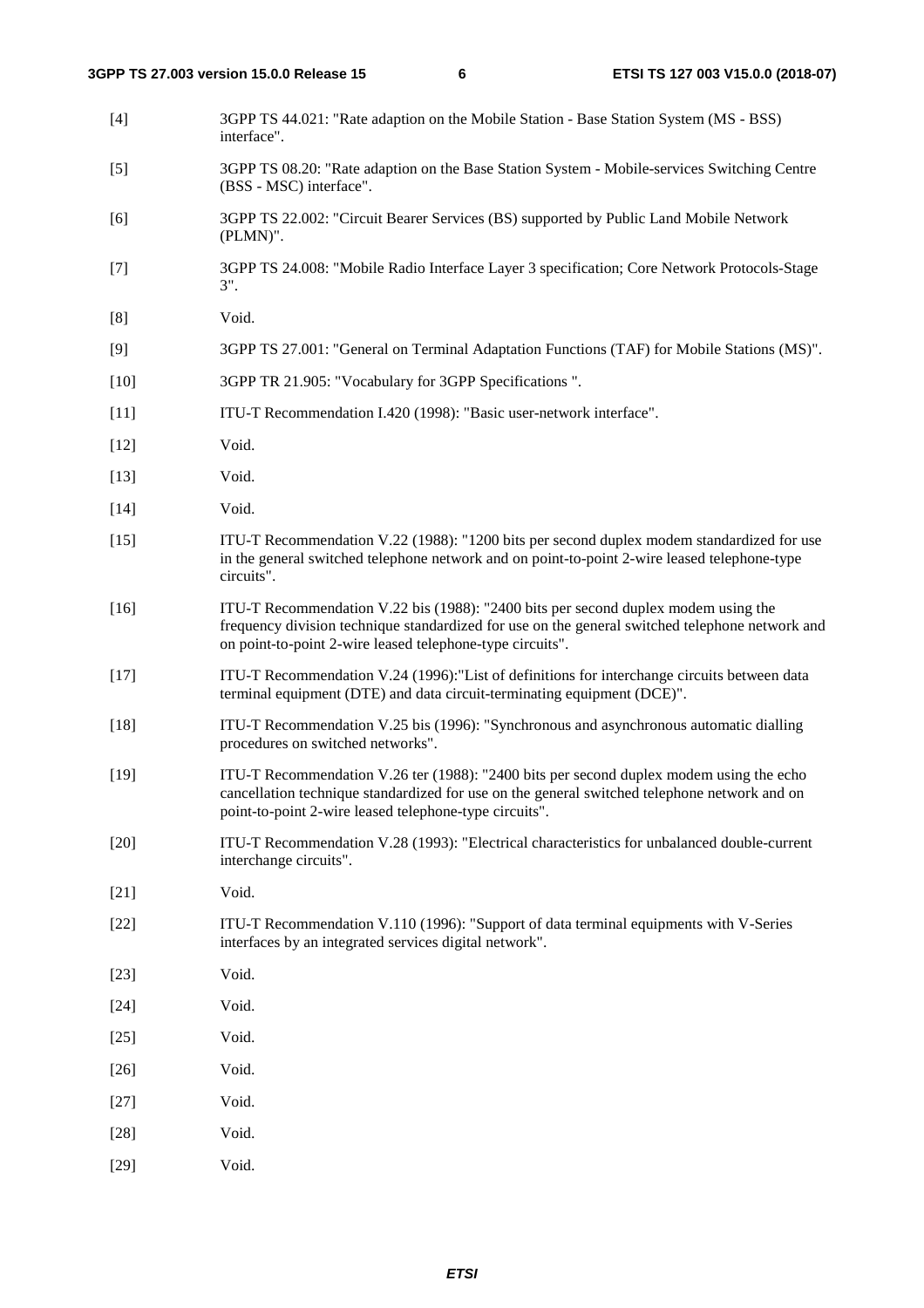[30] ITU-T Recommendation X.32 (1996): "Interface between Data terminal Equipment (DTE) and Data Circuit-terminating Equipment (DCE) for terminals operating in packet mode and accessing a Packet-Switched Public Data Network through a public switched telephone network or an Integrated Services Digital Network or a Circuit-Switched Public Data Network". [31] Void. [32] Void. [33] Personal Computer Memory Card Association: "PCMCIA 2.1 or PC-Card 3.0 electrical specification or later revisions". [34] Infrared Data Association IrDA: "IrPHY Physical layer signalling standard". [35] Void. [36] 3GPP TS 27.002: "Terminal adaptation functions (TAF) for services using asynchronous bearer

### 2.1 Abbreviations

capabilities".

In addition to the abbreviations listed below, the present document also uses termslisted in 3GPP TR 21.905 [10].

| Ir $DA$      | Infrared Data Association                           |
|--------------|-----------------------------------------------------|
| <b>IrPHY</b> | InfraredPHYsical layer                              |
| <b>ITU-T</b> | <b>ITU-Telecommunication Standardization Sector</b> |
| <b>MUX</b>   | Multiplexer                                         |

### 2.2 Definitions

The term 'mobile station' (MS) in the present document is synonymous with the term 'user equipment' (UE ) as defined in 3GPP TR 21.905[10].

The term 'TE2' in the present document is synonymous with the term 'TE' as defined in 3GPP TR 21.905[10].

The term 'MT2' in the present document is synonymous with the term 'MT' as defined in 3GPP TR 21.905[10].

For the purposes of the present document the following internal definitions apply in addition to those given in 3GPP TS 21.905[10].

**A/Gb mode:** indicates that the text applies only to a system or sub-system which operate in A/Gb mode of operation, i.e. with a functional division that is in accordance with the use of an A or a Gb interface between the radio access network and the core network

**Iu mode:** indicates that the text applies only to a system or a sub-system which operates in Iu mode of operation, i.e. with a functional division that is in accordance with the use of an Iu-CS or Iu-PS interface between the radio access network and the core network

### 3 General

### 3.1 Customer access configuration

The PLMN access reference configuration is described in figure 1 of 3GPP TS 24.002 [3] and 3GPP TS 27.001 [9]. The present document specifically refers to the MTs which support terminal equipments (TE1 or TE2) that use synchronous bearer capabilities.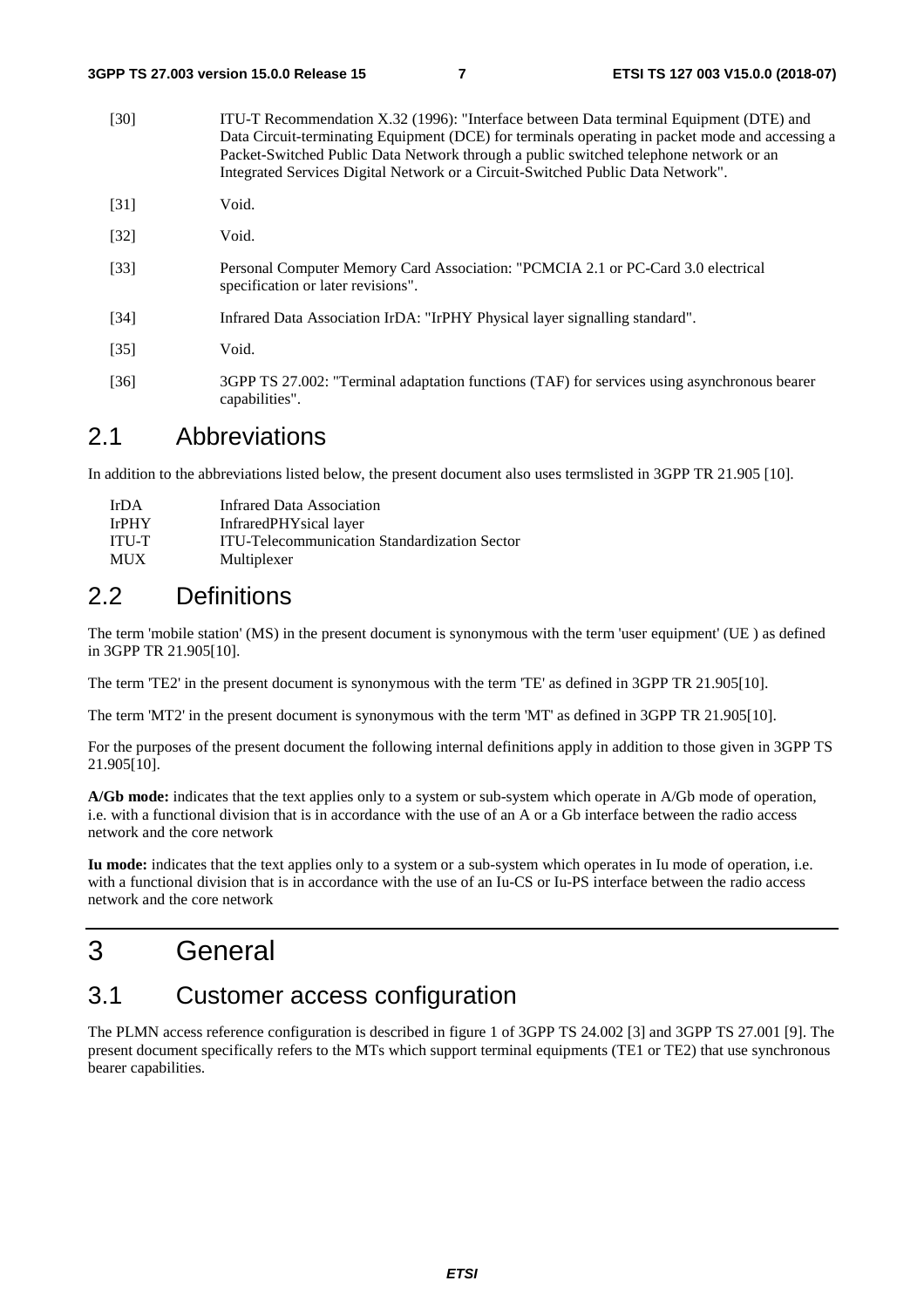### 3.2 Terminal Adaptation Function

The TAF is functionally part of an MT0, MT1 or MT2 (see 3GPP TS 24.002 [3]). The terminal adaptation provides facilities to allow manual or automatic call control functions associated with circuit switched data services, in case of ITU-T V series interfaces. The following functions are included:

- conversion of electrical, mechanical, functional and procedural characteristics of the ITU-T V-series, type interfaces to those required by a PLMN;
- bit rate adaptation of ITU-T V-series and ITU-T X-series data signalling rates and the ISDN 64 kbit/s to that provided in an A/Gb mode PLMN;
- the mapping of ITU-T V.25 bis [18] AUTO CALL/AUTO ANSWER procedures to the PLMN Layer 3 signalling;
- the mapping functions necessary to convert ITU-T S-interface signalling to PLMN Layer 3 signalling;
- synchronization procedure, which means the task of synchronizing the entry to and the exit from the data transfer phase between two subscriber terminals. This is described in the specification 3GPP TS 27.001 [9];
- filtering of channel control information. This is described in the specification 3GPP TS 27.001 [9];
- compatibility checking (see 3GPP TS 27.001 [9]);
- flow control:
- in Call Modification function (see clause 4);
- splitting and combining of the data flow in case of multi substream data configurations.

### 3.3 TAF Interfacing to other MT functions

TAF interfacing is shown in figure 1.



**Figure 1: TAF interfacing to other MT functions** 

### 4 Terminal Adaptation Functions for synchronous transparent services

Specification 3GPP TS 43.010 [2] refers to the models for connection types supporting synchronous transparent services.

### 4.1 Rate Adaptation in A/Gb mode

Rate adaptation on the MS-BS interface is described in 3GPP TS 44.021[4]. The synchronous data services make use of the following rate adaptation functions: RA1, RA2, RA1/RA1', RA1' and in case of TCH/F28.8 usage, EDGE-MUX. See also figures 6, 7 and 8 in 3GPP TS 43.010 [2]. The D-bits of the rate adaptation frames are used to convey user data. The S- and X-bits are used to convey channel status information associated with the data bits in the data transfer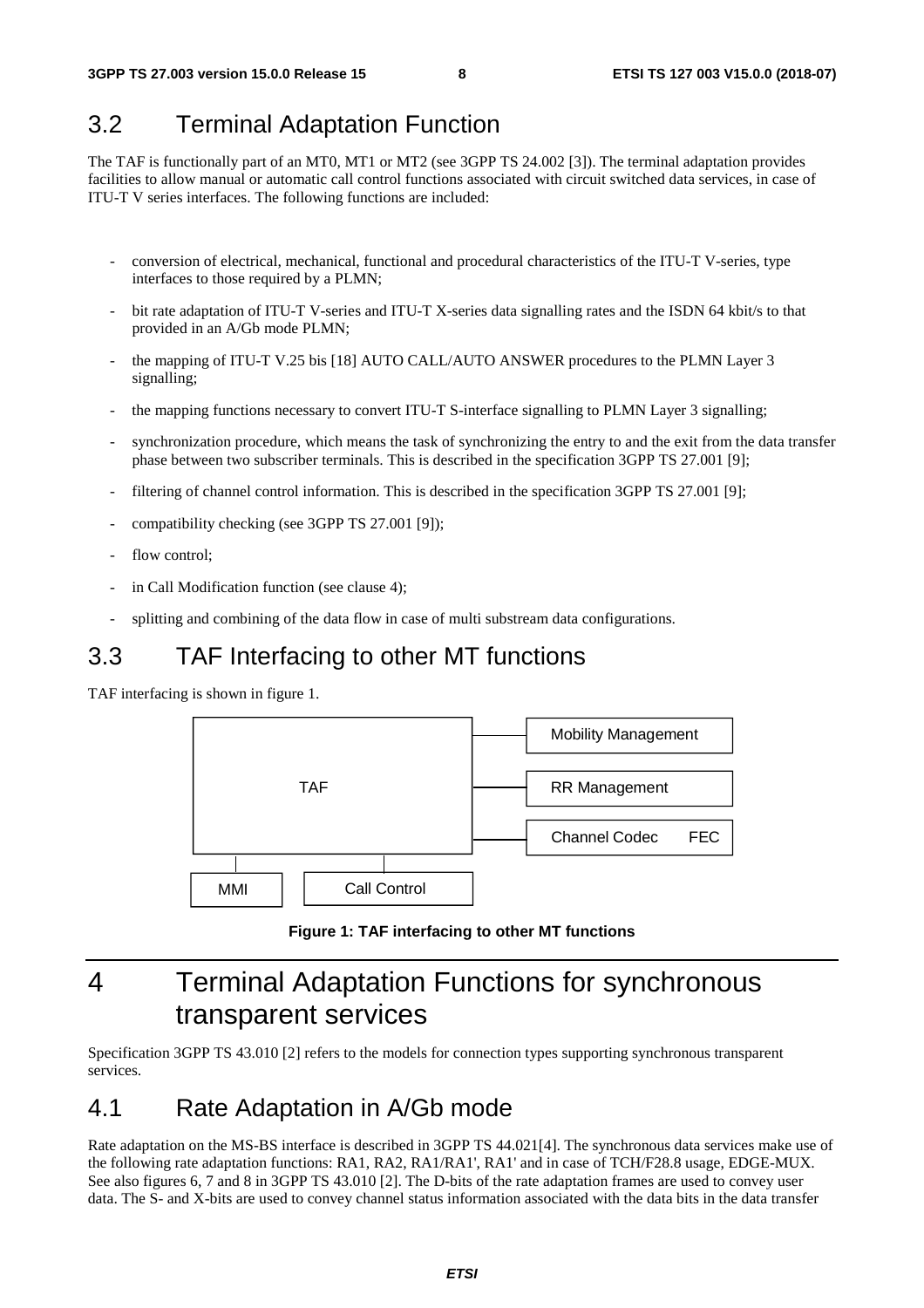state, or to carry substream numbering between the Split/Combine functions in case of mult substream operation. For the S- and X-bits, a ZERO corresponds to the ON condition, a ONE to the OFF condition.

#### 4.1.1 Rate adaptation - ITU-T V-series

This is provided as indicated in specification 3GPP TS 44.021 [4]. The functions applied in this case are shown in figure 2 (see model 2b in figures 6, 7 and 8 of 3GPP TS 43.010 [2]).



#### **Figure 2: Rate adaptation for V-series terminals**

4.1.2 Rate adaptation - ITU-T X.21

Void.

4.1.3 Rate adaptation - ITU-T S-interface

Void.

### 4.2 Interchange Circuit Signalling Mapping

### 4.2.1 ITU-T V-series interchange circuit mapping

The interchange circuit signalling mapping at the interface between the TE2 and the MT shall conform to ITU-T recommendation V.24 [17]. The signal levels at the interface shall conform either to ITU-T recommendation V.28 [20], or to IrDA IrPHY Physical signalling standard specification [34], or to PCMCIA 2.1 [33], or to PC-Card 3.0 [33] electrical specifications or to later revisions.

The signals required at this interface are shown in table 2.

Specification 3GPP TS 44.021 [4] refers to the frame structure and identifies the use of status bits for the carriage of signalling information.

Status bits SA, SB and X are used to convey channel control information associated with the data bits in the data transfer state. Table 1 shows the mapping scheme between the ITU-T V.24 [17] circuit numbers and the status bits for the transparent mode. It also shows how the unused status bits should be handled. It is derived from the general mapping scheme described in annex C. A binary 0 corresponds to the ON condition, a binary 1 to the OFF condition.

The transport of these status bits by the various channel codings is described in subsequent sections.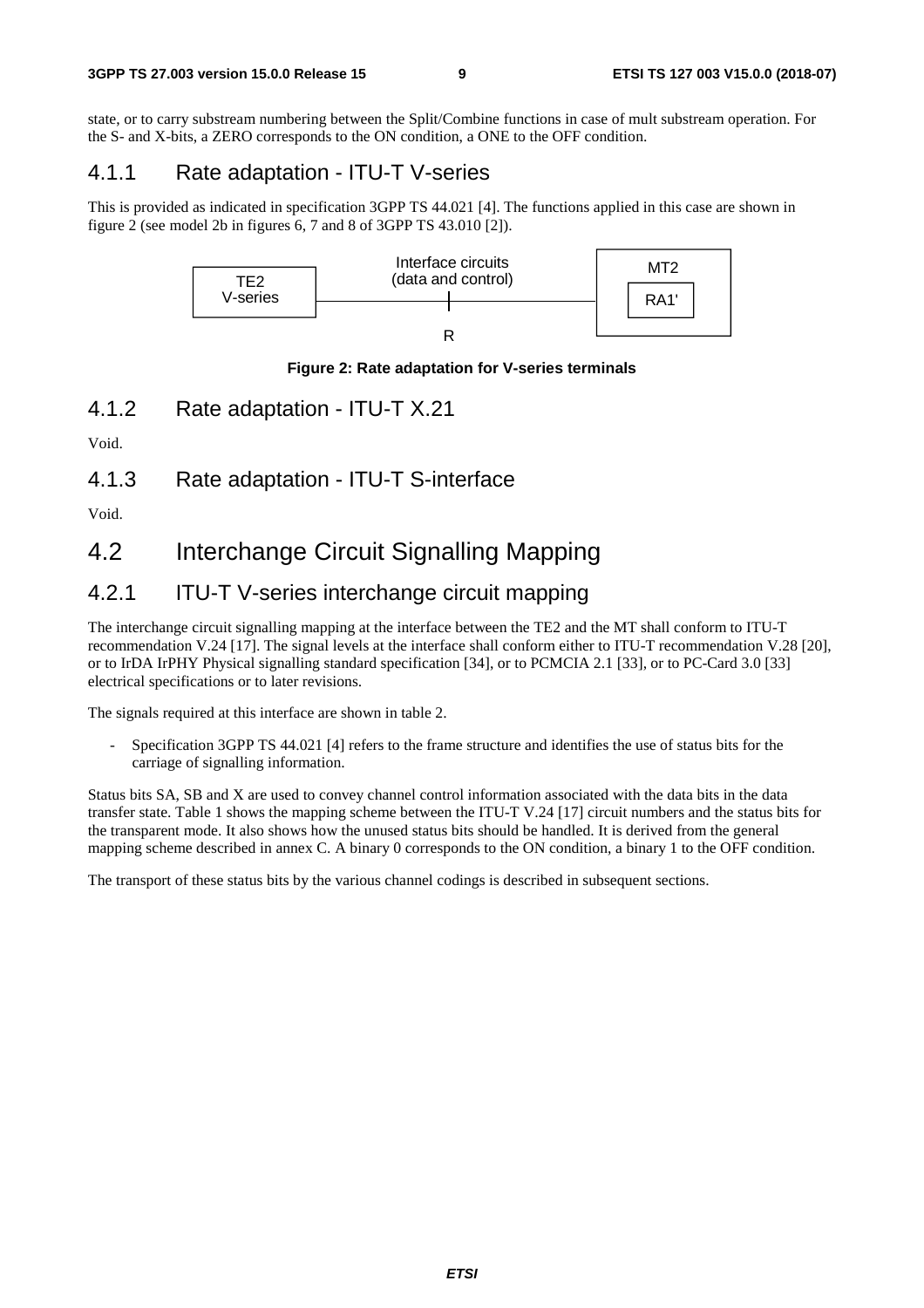|                                                                                                                                                                                                                                                                                                                                                                                                                                               | Signal at TE2/MT<br>interface or condition<br>within the MT                                                                                                                  | <b>Mapping</b><br>direction: MT to IWF                                   | <b>Mapping</b><br>direction: IWF to MT |  |  |  |
|-----------------------------------------------------------------------------------------------------------------------------------------------------------------------------------------------------------------------------------------------------------------------------------------------------------------------------------------------------------------------------------------------------------------------------------------------|------------------------------------------------------------------------------------------------------------------------------------------------------------------------------|--------------------------------------------------------------------------|----------------------------------------|--|--|--|
|                                                                                                                                                                                                                                                                                                                                                                                                                                               | CT 105                                                                                                                                                                       | not mapped (note 1)                                                      |                                        |  |  |  |
|                                                                                                                                                                                                                                                                                                                                                                                                                                               | CT 106                                                                                                                                                                       |                                                                          | from status bit X (note 7)             |  |  |  |
|                                                                                                                                                                                                                                                                                                                                                                                                                                               | CT 107                                                                                                                                                                       |                                                                          | not mapped (note 5)                    |  |  |  |
|                                                                                                                                                                                                                                                                                                                                                                                                                                               | CT 108/2                                                                                                                                                                     | not mapped (note 6)                                                      |                                        |  |  |  |
|                                                                                                                                                                                                                                                                                                                                                                                                                                               | CT 109                                                                                                                                                                       |                                                                          | from status bit SB (note 7)            |  |  |  |
|                                                                                                                                                                                                                                                                                                                                                                                                                                               | CT 133                                                                                                                                                                       | not mapped (note 2)                                                      |                                        |  |  |  |
|                                                                                                                                                                                                                                                                                                                                                                                                                                               | always ON                                                                                                                                                                    | to status bit SA (note 3)                                                |                                        |  |  |  |
|                                                                                                                                                                                                                                                                                                                                                                                                                                               | always ON                                                                                                                                                                    | to status bit SB (note 1)                                                |                                        |  |  |  |
|                                                                                                                                                                                                                                                                                                                                                                                                                                               | always ON                                                                                                                                                                    | to status bit X (note 4)                                                 |                                        |  |  |  |
|                                                                                                                                                                                                                                                                                                                                                                                                                                               | ignored by MT                                                                                                                                                                |                                                                          | from status bit SA (note 3)            |  |  |  |
| NOTE 1: The SB bit towards the IWF, according to the General Mapping (3GPP TS)<br>27.002, annex C), could be used to carry CT 105. However, CT 105<br>should always be ON in the data transfer state since only duplex<br>operation is supported. Also, many DTEs use the connector pin assigned<br>to CT 105 for CT 133. No interchange circuit shall be mapped to the SB<br>bit which shall always be set to ON in the data transfer state. |                                                                                                                                                                              |                                                                          |                                        |  |  |  |
| NOTE 2:                                                                                                                                                                                                                                                                                                                                                                                                                                       |                                                                                                                                                                              | CT 133 is not mapped since there is no flow control in transparent mode. |                                        |  |  |  |
| NOTE 3:                                                                                                                                                                                                                                                                                                                                                                                                                                       | The SA bits in both directions are available only with certain channel<br>codings. Therefore, for maximum compatibility, they should not be<br>mapped.                       |                                                                          |                                        |  |  |  |
| NOTE 4:                                                                                                                                                                                                                                                                                                                                                                                                                                       | The X bit towards the IWF is not mapped and shall always be set to ON in<br>the data transfer state since there is no flow control in transparent mode.                      |                                                                          |                                        |  |  |  |
| NOTE 5:                                                                                                                                                                                                                                                                                                                                                                                                                                       | CT 107 is controlled by the channel synchronization process (3GPP<br>TS 27.001 [9]).                                                                                         |                                                                          |                                        |  |  |  |
| NOTE 6:<br>NOTE 7:                                                                                                                                                                                                                                                                                                                                                                                                                            | CT 108/2 may be used in the call setup and answering processes.<br>The status bits are filtered before being mapped to the ITU-T V.24 [17]<br>circuits (3GPP TS 27.001 [9]). |                                                                          |                                        |  |  |  |

#### **Table 1: Mapping scheme at the MT for the transparent mode**

| Table 2: Minimum set of V-series interchange circuits |  |  |
|-------------------------------------------------------|--|--|
|-------------------------------------------------------|--|--|

| <b>Circuit Number</b>                                            | <b>Circuit Name</b>                     | Ground | Data                  |                         | <b>Control</b> |                         |  |
|------------------------------------------------------------------|-----------------------------------------|--------|-----------------------|-------------------------|----------------|-------------------------|--|
|                                                                  |                                         |        | to<br>TE <sub>2</sub> | from<br>TE <sub>2</sub> | to<br>TE2      | from<br>TE <sub>2</sub> |  |
| CT102                                                            | Common Return                           | X      |                       |                         |                |                         |  |
| CT103                                                            | Transmitted<br>data                     |        |                       | X                       |                |                         |  |
| CT104                                                            | Received data                           |        | X                     |                         |                |                         |  |
| CT105                                                            | Request to<br>send                      |        |                       |                         |                | X                       |  |
| CT106                                                            | Ready for<br>sending                    |        |                       |                         | X              |                         |  |
| CT107                                                            | Data set ready                          |        |                       |                         | X              |                         |  |
| CT108.2                                                          | Data terminal<br>ready                  |        |                       |                         |                | X                       |  |
| CT109<br>Data channel<br>received line<br>signal detector        |                                         |        |                       |                         | X              |                         |  |
| CT114                                                            | Transmitter<br>signal element<br>timing |        |                       |                         | X              |                         |  |
| CT115<br>Receiver<br>signal element<br>timing                    |                                         |        |                       |                         | X              |                         |  |
| CT125<br>Calling in-<br>dicator (note)                           |                                         |        |                       |                         | X              |                         |  |
| CT125 is used with the AUTO ANSWER function of the TAF.<br>NOTE: |                                         |        |                       |                         |                |                         |  |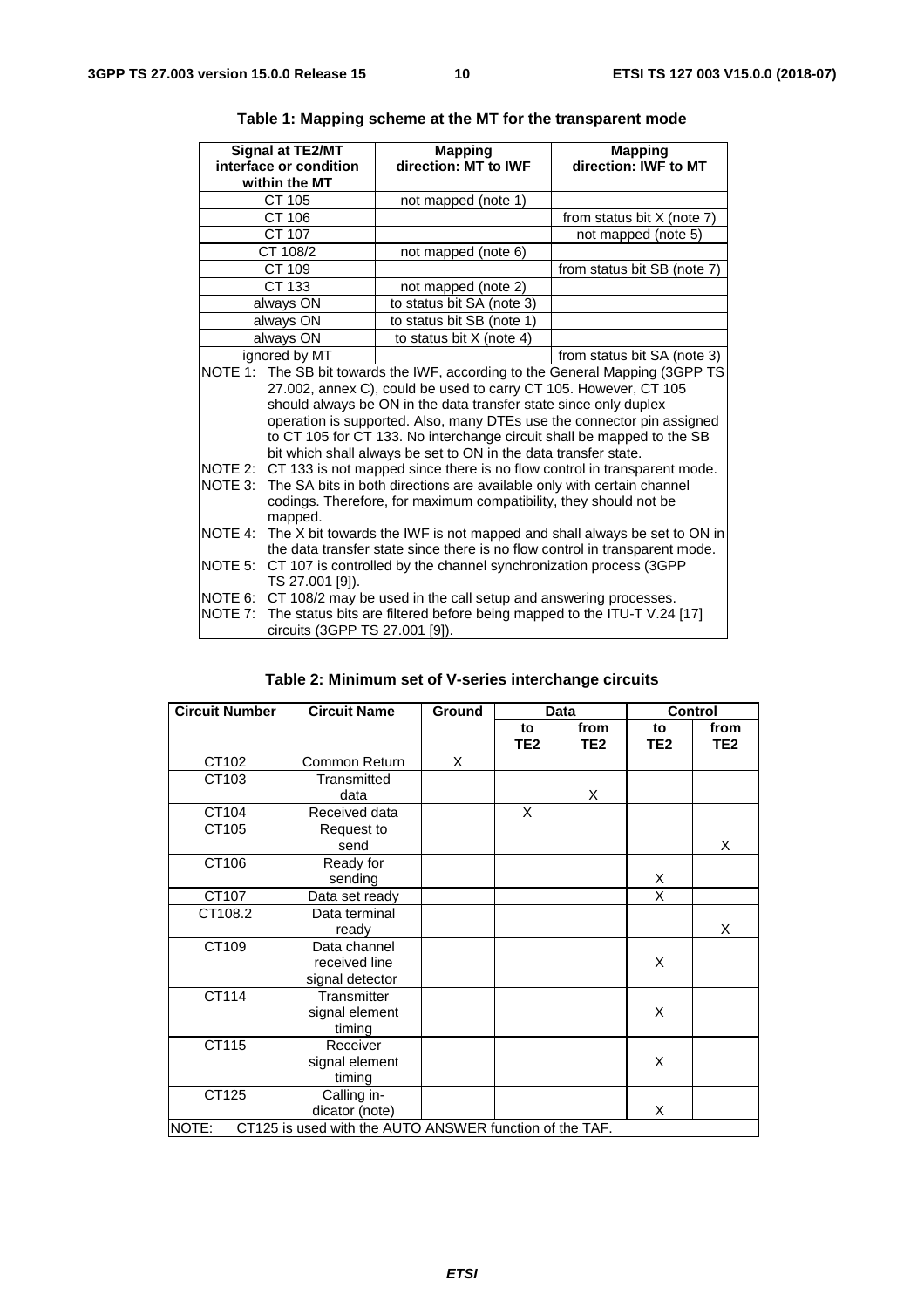#### **Use of Network Independent Clocking (applicable to A/Gb mode PLMN only):**

Network Independent Clocking is only applicable to calls using ITC value "3.1 kHz audio ex PLMN".

Within the **A/Gb mode PLMN** the coding of the values for bits associated with NIC is specified in 3GPP TS 44.021 [4] and 3GPP TS 08.20 [5]. In the forward (transmitting) direction the multiframes shall be coded in exact accordance with that specified in those specifications. Bit E6 is set to "1" in alternate modified ITU-T V.110 [22] frames at the transmitter. However, the use of this bit at the receiver for monitoring frame Synchronization, or any other purpose, is not specified and is left to the discretion of the implementor.

A "perfect linear block Code" is used in C1-C5, whose error correction properties may be utilized in the receiver, in order to ensure reliable operation of NIC.

The NIC sending function has to recognize when the difference between the applicable clock speed of the **A/Gb mode PLMN** and the interface speed generates a positive or negative whole bit requirement. When this positive or negative condition occurs, the NIC codewords specified in specification 3GPP TS 44.021 [4] are used to transport this condition to the receiving NIC function. Transmission of the codeword shall clear the positive or negative condition related to that codeword at the sending function. The sending function shall not send more than one positive or negative compensation within a contiguous period of time corresponding to 10 000 user data bits minus the number of user data bits necessary to make up an even number of ITU-T V.110 [22] frames. Between compensations (NIC compensation is coded in two ITU-T V.110 [22] frames). This results from the requirements to compensate for maximum clock differences of ±100 parts per million. If the receiving function receives NIC compensations more often than a contiguous period of time corresponding to 10 000 user data bits, there is no guarantee that data will not be lost.

The NIC receiving function has to provide the capability to support the compensation requirements of the sending function. This compensation is managed by manipulating the clock speed of the interface, within the standard constraints of that interface.

Overall, the compensation functions have to be capable of managing clock tolerances of  $\pm 100$  parts per million.

The NIC function has to recognize and manage the conversion of the NIC information received incoming from an ISDN terminal Interface. The conversion has to be made to the NIC format used within the **A/Gb mode PLMN** System as defined in specifications 3GPP TS 44.021 [4] and 3GPP TS 08.20 [5]). The NIC function has to manage the conversion of the PLMN NIC format into that used within the ISDN in the traffic direction towards the ISDN terminal interface.

Due to the incompatibility between the ISDN and the **A/Gb mode PLMN** requirements NIC interworking is nor provided between these two formats. as such no NIC function is required in providing interworking to the ISDN for unrestricted digital.

#### **Action on loss of synchronization:**

If five consecutive NIC multiframes have incorrect framing bit values in E7, the receiver shall stop applying clocking compensation to the received data. Resynchronization shall be attempted and compensation shall resume when synchronization is achieved.

#### **Signal element timing:**

Receiver signal element timing (CT115) is generated by MT2. In the **A/Gb mode PLMN** transparent case, this shall be synchronized to the output of RA1' function. In the UTRAN Iu mode transparent case, this shall be synchronized to output of the RLC. A transition from ON to OFF condition shall nominally indicate the centre of each signal element on CT104.

Transmitter signal element timing is generated by MT2 (CT114), this may be synchronized to CT115.

In the case of alternate Speech/Group 3 Facsimile, there may be a Channel Mode Modify during the course of the facsimile portion of the call. If this occurs, the user data rate changes and this is reflected to the ITU-T V.24 [17] interface as a change in the clock speed on CT 114 and CT 115.

#### 4.2.1.1 Multislot configurations (Channel coding TCH/F9.6 or TCH/F4.8 kbit/s)

In transparent multislot configurations status bits S1, S3 and the X-bit between the D12 and D13 in the ITU-T V.110 [22] 80-bit intermediate rate frame - are used for transferring substream numbering information. The S4-bit is used for frame synchronization between the parallel substreams (ref 3GPP TS 44.021[4]).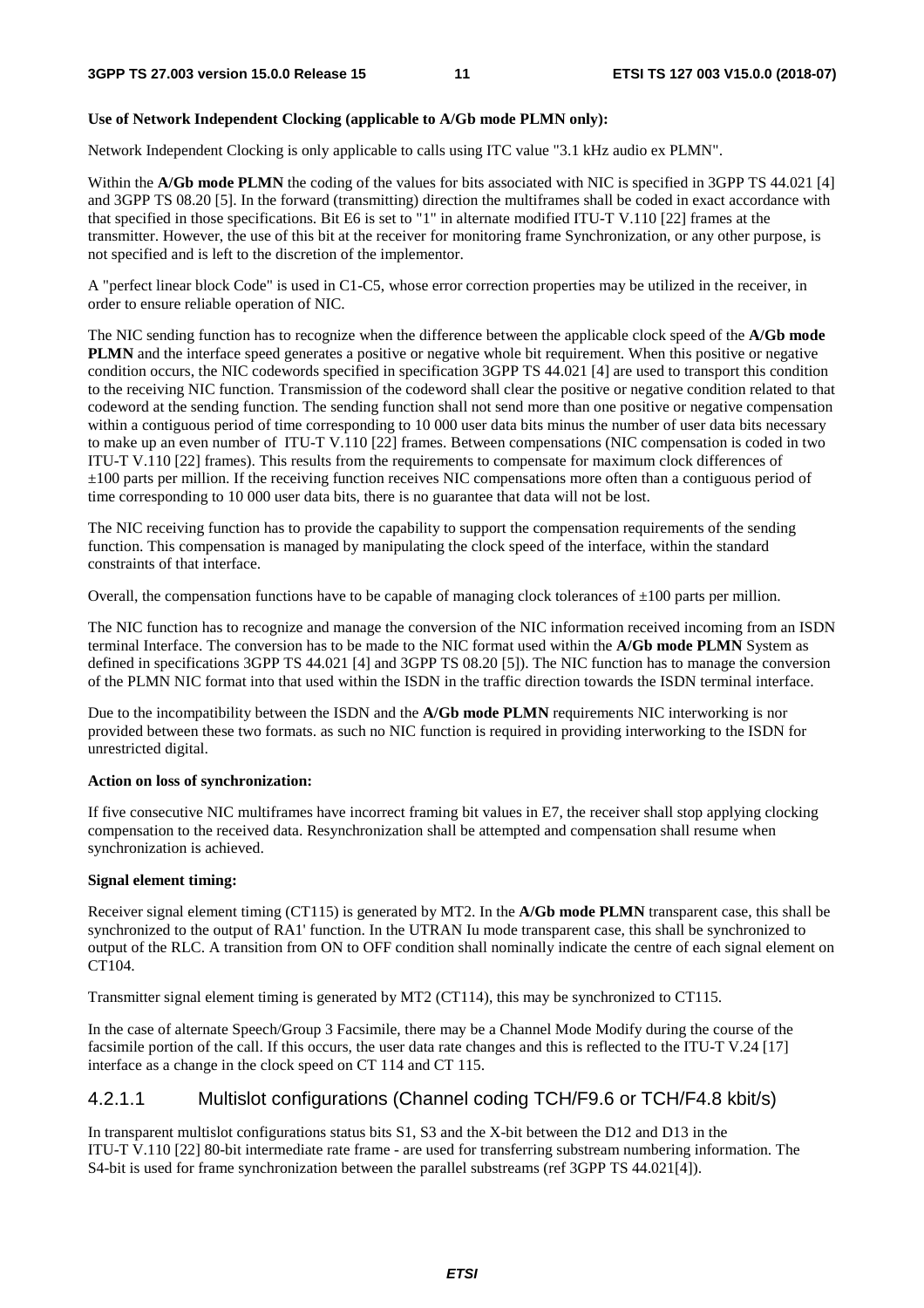### 4.2.1.2 Channel coding TCH/F14.4 and TCH/F28.8

For information on the mapping of the interchange circuit signalling bits in the 14,5 multiframe structure, refer to 3GPP TS 44.021 [4].

### 4.2.2 ITU-T X.21 [23] Interchange circuit mapping

Void.

4.2.3 Case of ITU-T S-interface

Void.

### 4.3 Call establishment signalling mapping at TE/MT interface

- 4.3.1 ITU-T V-series interfaces
- 4.3.1.1 Call establishment manual operation utilizing Alternate Speech/Data or Speech followed by Data Capabilities

Void.

4.3.1.2 Call establishment manual operation - utilizing the Unrestricted Digital **Capability** 

In this case the user shall not hear network supervisory tones or answer tone. The data transfer phase shall be entered automatically.

#### 4.3.1.3 ITU-T V.25bis [18] auto call/auto answer

The mapping of the ITU-T V.25bis [18] procedures to the messages of the PLMN Layer 3 signalling (3GPP TS 24.008 [7]) is defined in clause 4.

#### **Auto Call:**

This procedure is provided according to ITU-T V.25bis [18] using only circuit 108/2. A subset of ITU-T V.25bis [18] is shown in table 4. This subset gives minimum level of control and indication.

During the call establishment phase, i.e. after signalling, call tone according to ITU-T V.25 bis [18] shall be generated in the IWF, where appropriate.

#### **Auto Answer:**

This procedure is provided according to ITU-T V.25bis [18].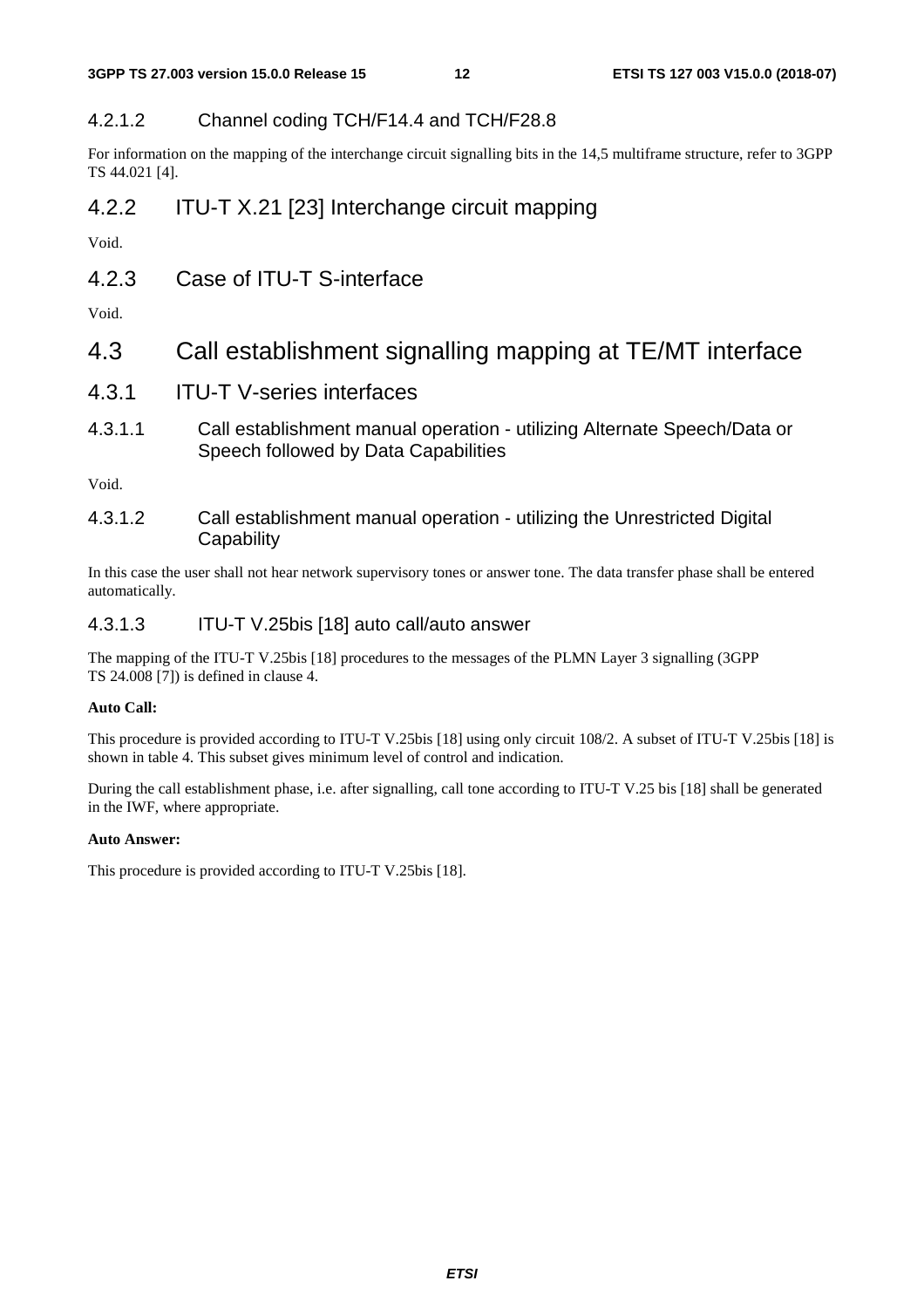|                      | <b>Description</b>                | <b>IA5Characters</b> |
|----------------------|-----------------------------------|----------------------|
| Commands             | Call Request with Number          | <b>CRN</b>           |
| from TE <sub>2</sub> | provided $0, 19, *,#, A, B, C, D$ |                      |
|                      | Disregard Incoming Call           | IDIC                 |
|                      | Connect Incoming Call             | <b>CIC</b>           |
| Indications          | Call Failure Indication           | <b>ICFIXX</b>        |
| to TE2               | $XX = CB, AB, NT, FC (Note)$      |                      |
|                      | <b>INcoming Call</b>              | <b>INC</b>           |
|                      | VALid                             | <b>VAL</b>           |
|                      | <b>INValid</b>                    | <b>INV</b>           |

**Table 4: Minimum set of ITU-T V.25bis [18] Call Set-up Commands and Indications** 

| NOTE to table 4: | $CB = Local MT$ busy      |
|------------------|---------------------------|
|                  | $AB =$ Abort call         |
|                  | $NT = No$ answer          |
|                  | $FC = Forbidden call (*)$ |

- (\*) Forbidden call indication results from contravention of rules for repeat call attempts as defined by the appropriate national approval administration. It is recommended that this is the responsibility of the MT, not the TE2.
- 4.3.2 ITU-T X-series interfaces

Void.

### 4.3.3 ITU-T S-interface (ITU-T I.420 [11]) signalling mapping

Void.

4.3.4 X.25 Procedures Mapping

Void.

### 5 Terminal Adaptation Functions for synchronous non-transparent services.

Void.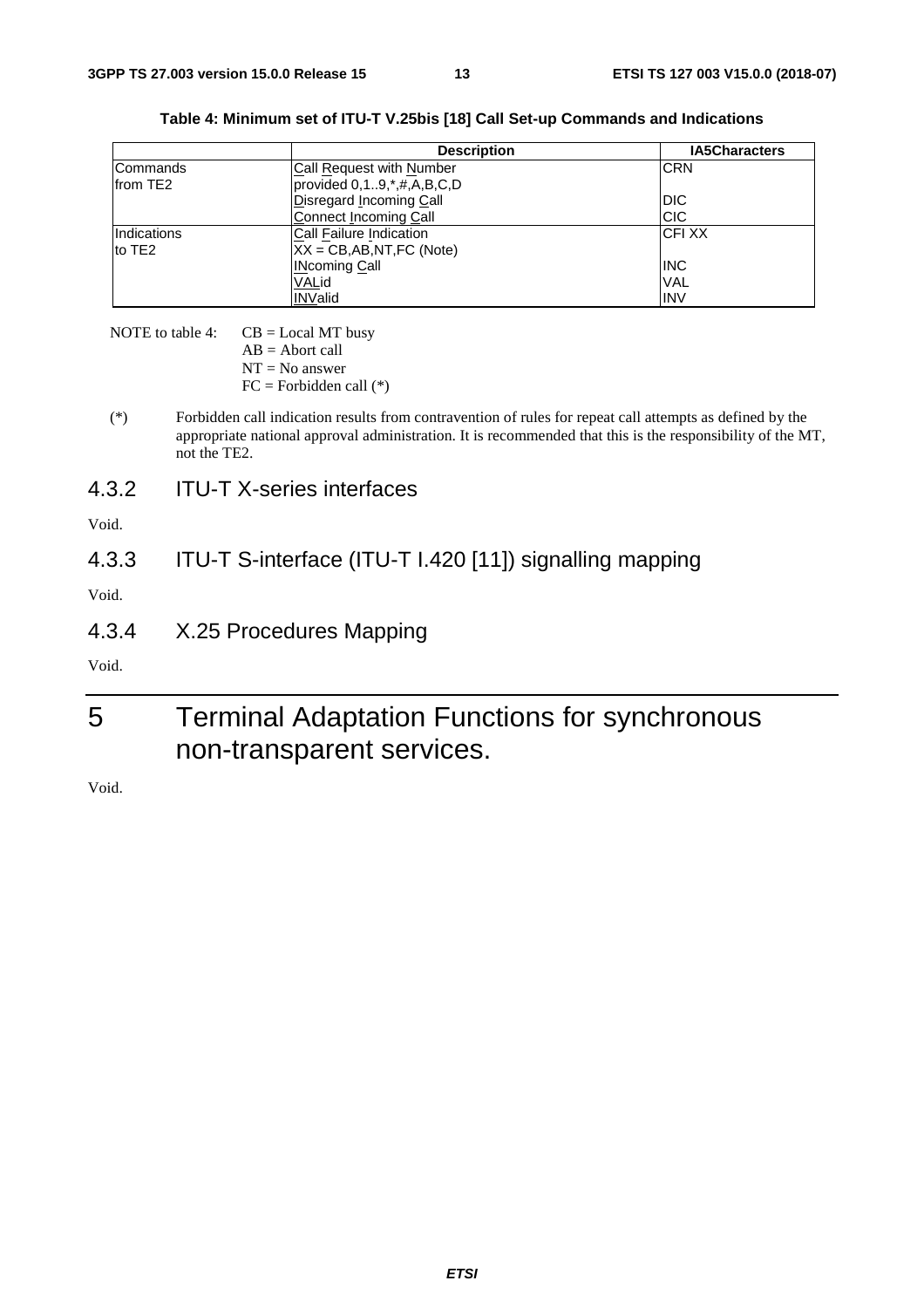### 6 V-series interface procedures to 3GPP TS 24.008 [7] mapping

Interface procedures not directly mappable to 3GPP TS 24.008 [7] (ie. ITU-T V.25 bis [18] VAL/INV) are not considered. Mobile management procedures of 3GPP TS 24.008 [7] are not considered applicable.

Mapping of other call establishment or clearing messages to the S interface e.g. "Call proceeding", etc. have not been included. It is assumed that these may be mapped directly and thus are of no relevance to the ITU-T V.25 bis [18] or manual interface.

### 6.1 Mobile Originated calls

a) SET-UP.

| <b>Element</b>        | Derived from                                       |                             |  |  |  |  |  |
|-----------------------|----------------------------------------------------|-----------------------------|--|--|--|--|--|
|                       | MMI                                                | ITU-T V.25 bis [18] message |  |  |  |  |  |
| <b>Called Address</b> | Keypad                                             | <b>CRN/CRI/CRS</b>          |  |  |  |  |  |
| Called                | Keypad                                             | CRI                         |  |  |  |  |  |
| <b>Sub Address</b>    |                                                    |                             |  |  |  |  |  |
| <b>HLC</b>            | Derived from internal settings or MMI information. |                             |  |  |  |  |  |
| <b>LLC</b>            | Same as HLC                                        |                             |  |  |  |  |  |
| <b>BC</b>             | Same as HSC                                        |                             |  |  |  |  |  |
|                       | 3GPP TS 27.001 [9] gives allowed values            |                             |  |  |  |  |  |

#### b) RELEASE COMPLETE.

| Element | Derived from       |                             |  |  |  |  |  |
|---------|--------------------|-----------------------------|--|--|--|--|--|
|         | MMI                | ITU-T V.25 bis [18] message |  |  |  |  |  |
| Cause   | Display (optional) | CFI                         |  |  |  |  |  |

### 6.2 Mobile Terminated calls

Call establishment is initiated by receipt of Setup at the MS:

a) SET-UP.

| <b>Element</b>        |                    | Mapped on to                |
|-----------------------|--------------------|-----------------------------|
|                       | <b>MMI</b>         | ITU-T V.25 bis [18] message |
| <b>Called Address</b> | Display (optional) | <b>INC</b>                  |
| Called                | Display (optional) | Not applicable              |
| Sub Address           |                    |                             |
| <b>HLC</b>            | Display (optional) | Not applicable              |
| <b>LLC</b>            | Display (optional) | Not applicable              |
| <b>BC</b>             | Display (optional) | Not applicable              |

#### b) CALL CONFIRM.

Information for the BC element in the call confirm is derived from e.g. MMI or by internal settings.

```
c) CONNECT.
```
Connect is sent in response, CIC from ITU-T V.25 bis [18] or in response from MMI.

### 7 ITU-T X.21 [23] interface procedures to 3GPP TS 24.008 [7] mapping

Void.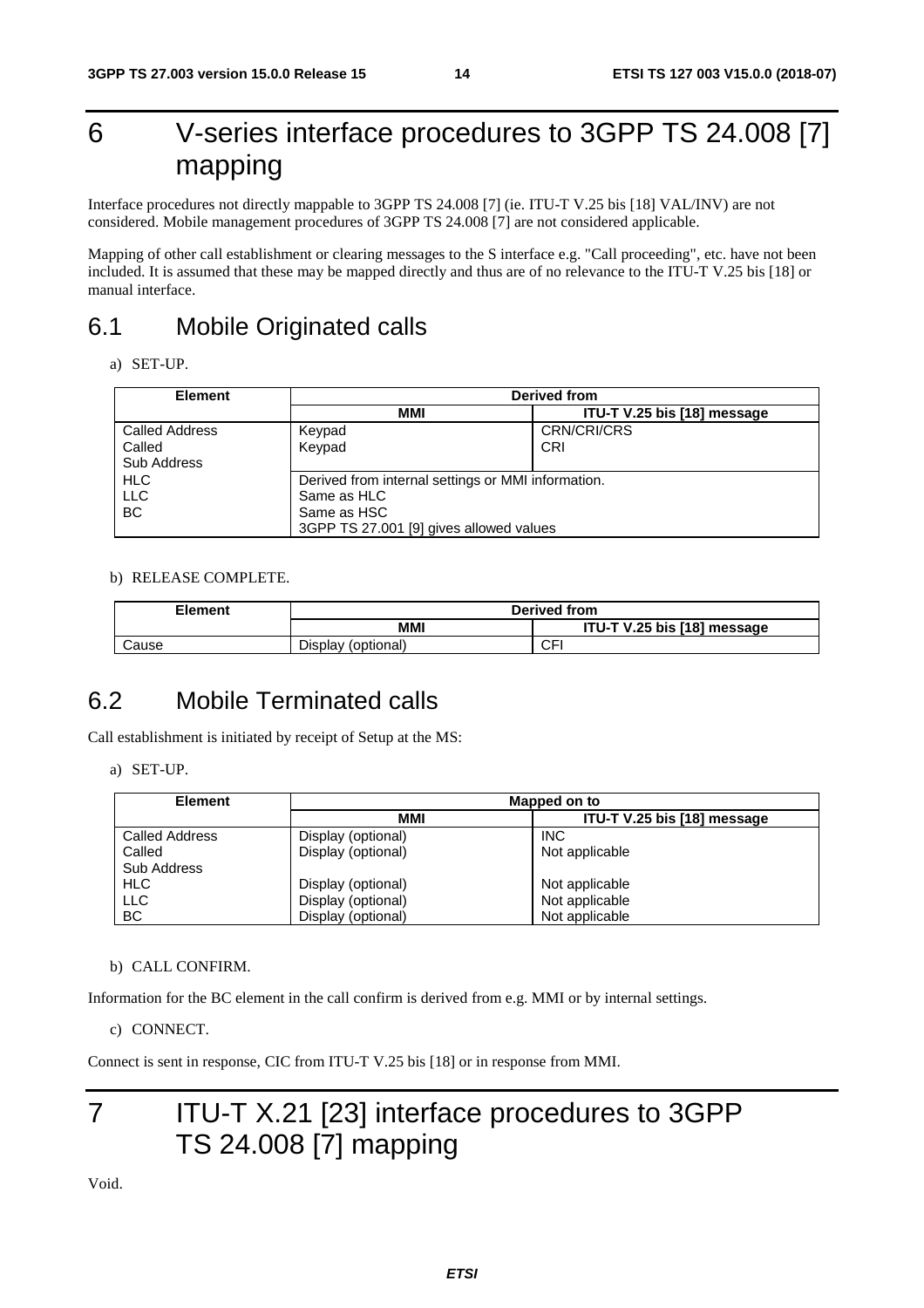## 8 Support for packet service

Void.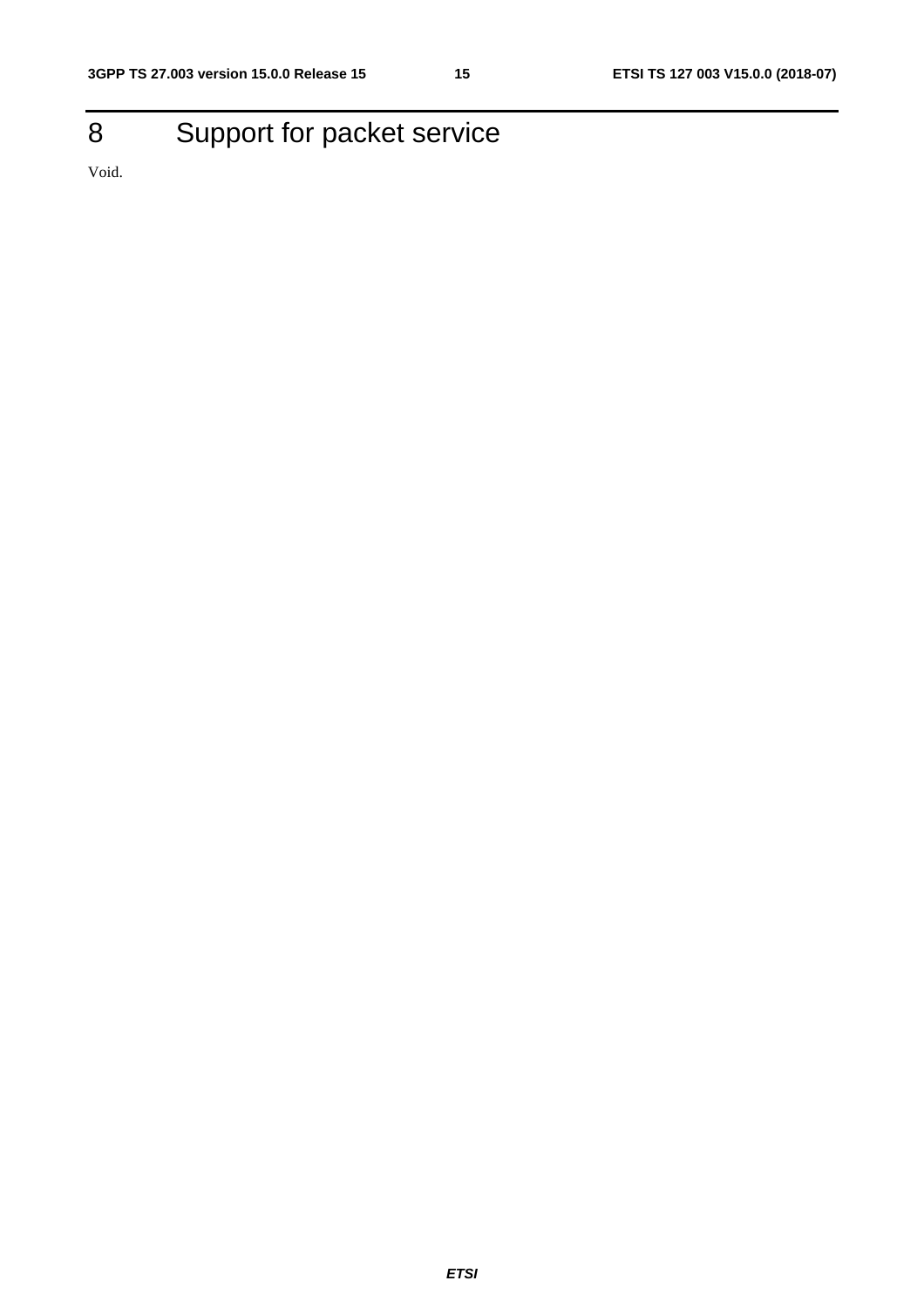### Annex A (normative): L2R Functionality

Void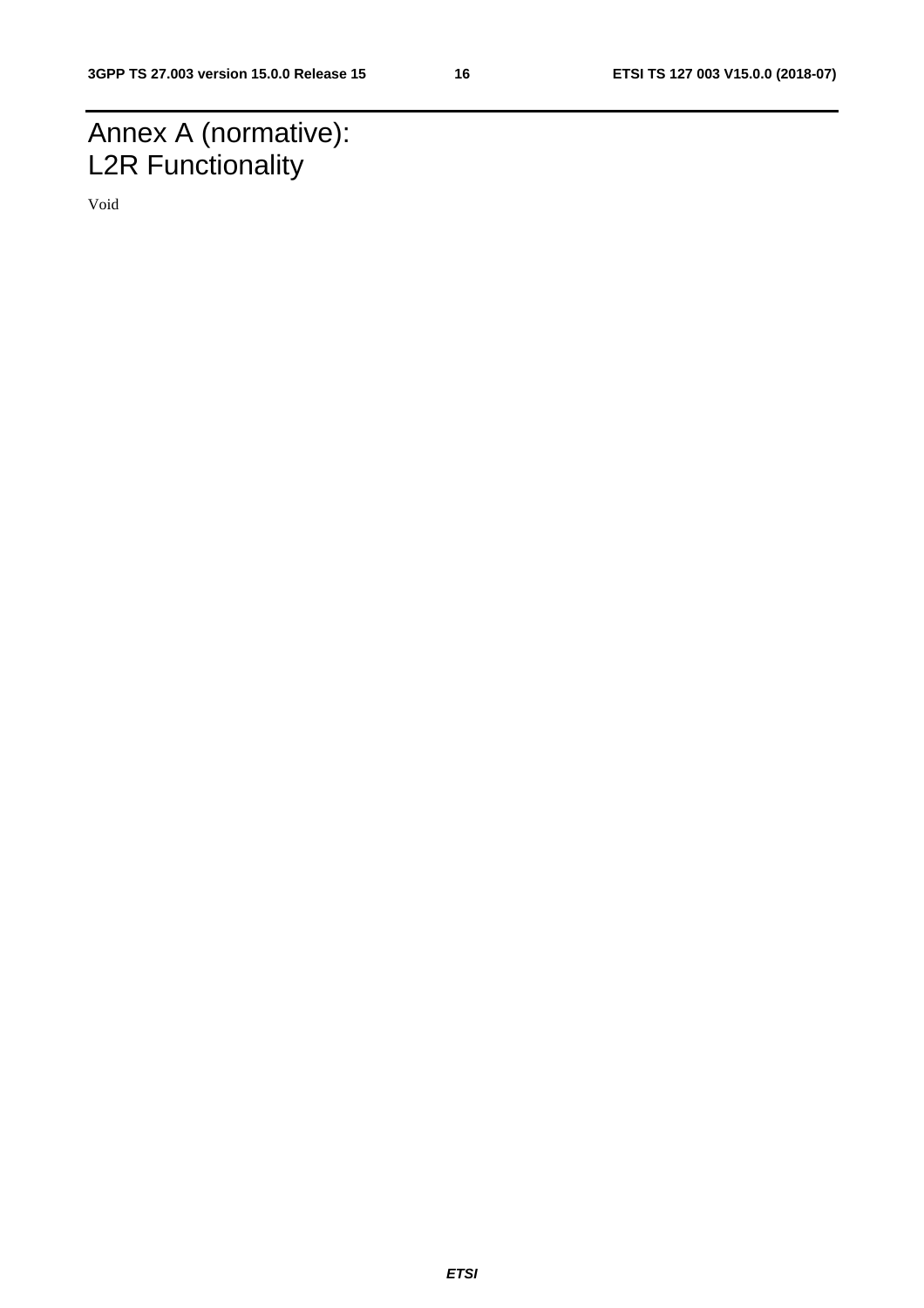### Annex B (informative): Change history

| <b>Change history</b> |               |                 |           |            |         |                                                                                  |                                                           |        |            |
|-----------------------|---------------|-----------------|-----------|------------|---------|----------------------------------------------------------------------------------|-----------------------------------------------------------|--------|------------|
| <b>Date</b>           | TSG#          | <b>TSG Doc.</b> | <b>CR</b> | <b>Rev</b> |         |                                                                                  | Subject/Comment                                           | Old    | <b>New</b> |
| 04-1999               |               |                 |           |            |         | Transferred to 3GPP CN1<br>6.0.0                                                 |                                                           |        |            |
|                       | CN#03         |                 |           |            |         | Approved at CN#03                                                                |                                                           | 3.0.0  |            |
|                       | <b>CN#04</b>  |                 | 001       |            |         |                                                                                  | Introduction of EDGE                                      | 3.0.0  | 3.1.0      |
|                       | CN#06         |                 | 002       |            |         | transparent FAX                                                                  | Introduction of Asynchronous interface for Real-time non- | 3.1.0  | 3.2.0      |
|                       | CN#06         |                 | 003       |            |         |                                                                                  | R99 service clean-up (also subclause 8.3 removed)         | 3.1.0  | 3.2.0      |
|                       | <b>CN#07</b>  |                 | 004       |            |         | UMTS clean up                                                                    |                                                           | 3.2.0  | 3.3.0      |
|                       | CN#08         |                 | 005       |            |         |                                                                                  | <b>Adaptations for UMTS</b>                               | 3.3.0  | 3.4.0      |
|                       | CN#09         |                 | 006       |            |         |                                                                                  | Modification from V.25bis to V.250                        | 3.4.0  | 3.5.0      |
|                       | CN#10         |                 | 007       |            |         |                                                                                  | Removal of BS 30 NT                                       | 3.5.0  | 4.0.0      |
| 03-2001               | <b>TSG#11</b> | NP-010046 008   |           |            |         |                                                                                  | Removal of Fax NT in GSM from Rel-4                       | 4.0.0  | 4.1.0      |
| 12-2001               | <b>TSG#14</b> | NP-010604       | 009       |            |         |                                                                                  | Terminology clarifications as requested by TSG GERAN      | 4.1.0  | 5.0.0      |
| 12-2004               | CN#26         |                 |           |            |         | Upgraded to v6.0.0<br>5.0.0                                                      |                                                           |        | 6.0.0      |
| 06-2007               | CT#36         |                 |           |            |         | Upgraded to v7.0.0<br>6.0.0                                                      |                                                           |        | 7.0.0      |
| 12-2008               | CT#42         |                 |           |            |         | Upgraded to v8.0.0 due to simple upgrade without no technical<br>7.0.0<br>change |                                                           |        | 8.0.0      |
| 12-2009               | CT#46         |                 |           |            |         |                                                                                  | Automatic upgrade from previous Release                   | 8.0.0  | 9.0.0      |
| 03-2011               | CT#51         |                 |           |            |         |                                                                                  | Automatic upgrade from previous Release version 9.0.0     | 9.0.0  | 10.0.0     |
| 03-2011               | CT#51         |                 |           |            |         |                                                                                  | Correction of heading and numbering made by MCC           | 10.0.0 | 10.0.1     |
| 09-2012               | CT#57         |                 |           |            |         |                                                                                  | Automatic upgrade from previous Release version 10.0.1    | 10.0.1 | 11.0.0     |
| 10-2014               |               |                 |           |            |         | Automatic upgrade from previous Release<br>11.0.0                                |                                                           |        | 12.0.0     |
| 12-2015               |               |                 |           |            |         |                                                                                  | Automatic upgrade from previous Release                   | 12.0.0 | 13.0.0     |
|                       |               |                 |           |            |         |                                                                                  | <b>Change history</b>                                     |        |            |
| Date                  | TSG#          | <b>TSG Doc.</b> | <b>CR</b> |            | Rev Cat |                                                                                  | Subject/Comment                                           |        | <b>New</b> |
| 2017-03               | CT#75         |                 |           |            |         |                                                                                  | Automatic upgrade from previous Release                   |        | 14.0.0     |
| 2018-06               | CT#80         |                 |           |            |         |                                                                                  | Automatic upgrade from previous Release                   |        | 15.0.0     |